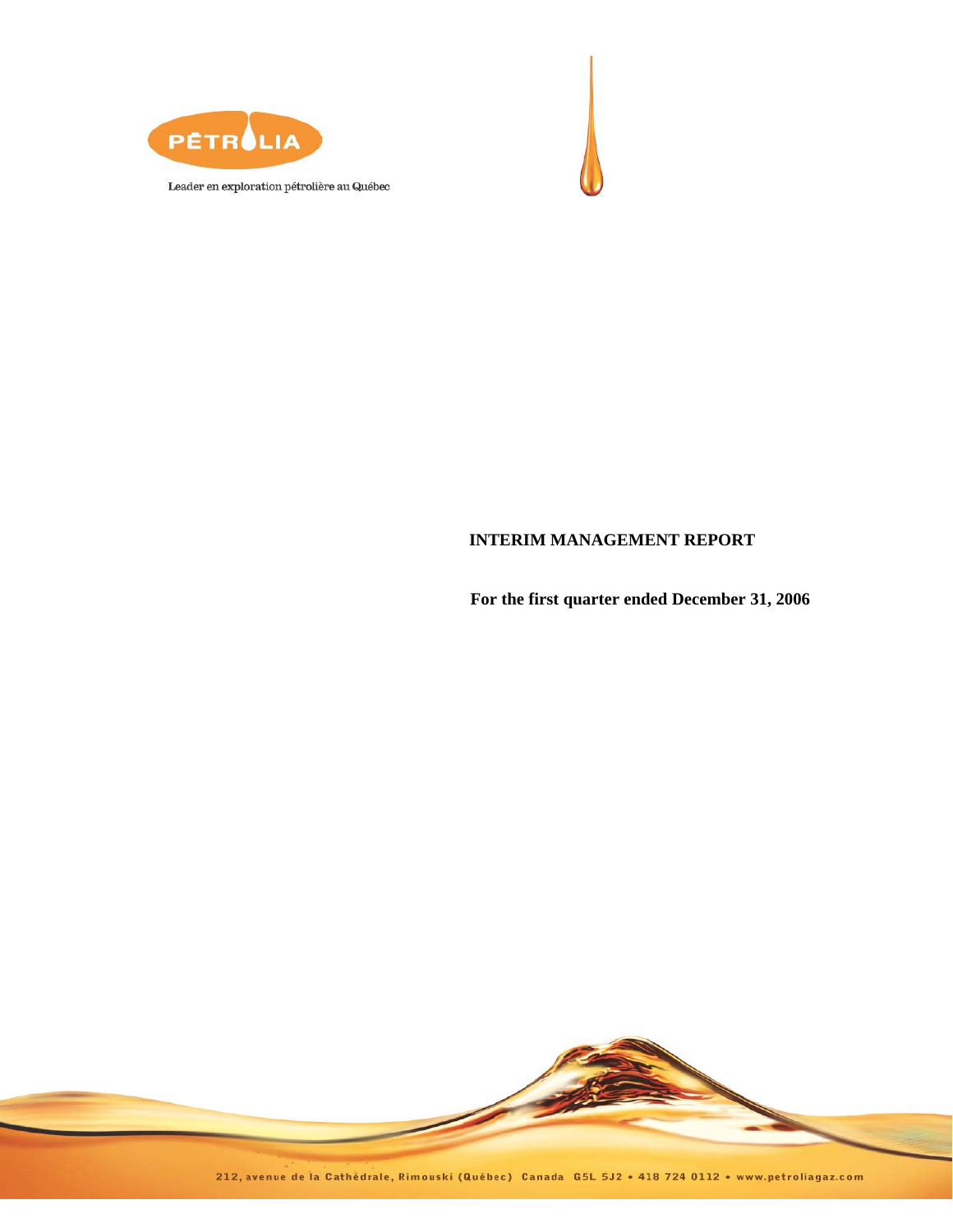

# **MANAGEMENT REPORT FOR THE FIRST QUARTER ENDED DECEMBER 31, 2006**

This interim management report complies with Rule 51-102A of the Canadian Securities Administration regarding continuous disclosure for reporting issuers. It is an addition and supplement to the first quarterly financial statements and should be read together with them and in parallel with the audited financial statements for the years ended September 30, 2006 and 2005, and the annual management report where necessary. It presents the views of management on current Company activities and financial results, as well as a preview of activities of the coming months.

# **1.1 Date**

The present management report for the three-month period ended December 31, 2006 is dated February 9, 2007.

## **1.2 Nature of Activities and Overall Performance**

The Company is incorporated under Part 1A of the Québec Companies Act. It has been listed on the TSX Venture Exchange since February 16, 2005. Exploration and development of oil and gas properties are the Company's primary activities. In addition, to achieve its objectives the Company has signed various agreements related to the oil and gas industry.

The Company is currently engaged in studying and assessing the Pétrolia-Haldimand #1 well, since production tests on this well have yielded a stabilized rate of 34 barrels of light crude oil per day. Pétrolia has now passed the first development milestone towards becoming a producer and is presently completing an agreement with the operator to manage the execution of further work. Development work on the Pétrolia-Haldimand well will resume as soon as the agreement is signed.

In December, Pétrolia carried out a regional seismic campaign over 126 line km on the Gaspésia and Edgar properties. The principal objective of this completed regional seismic survey is to assess the lateral extension and depth of the Val-Brillant Formation. In order to develop this property, Pétrolia is following the recommendations of its consultants, Sproule & Associates, who conducted studies during 2003 and 2004. In addition, to confirm the similarity between producing fields in the Appalachian Basin and the formations encountered on the Gaspésia property, Pétrolia has commissioned additional expert advice. This new study will also provide guidelines for the exploration program and will assist in identifying partners. Pétrolia believes that this area is prospective for the discovery of petroleum, and that it meets the exploration criteria for the discovery of large-scale deposits.

Pétrolia has recently taken part in a number of trade fairs such as Québec-Exploration 2006, the Self-Directed Investor Show (Montréal) and Summer NAPE (Houston). These activities enable projects to be promoted, thereby leading to new partnerships. Presentations were made regarding the various Gaspé and Gaspésia projects.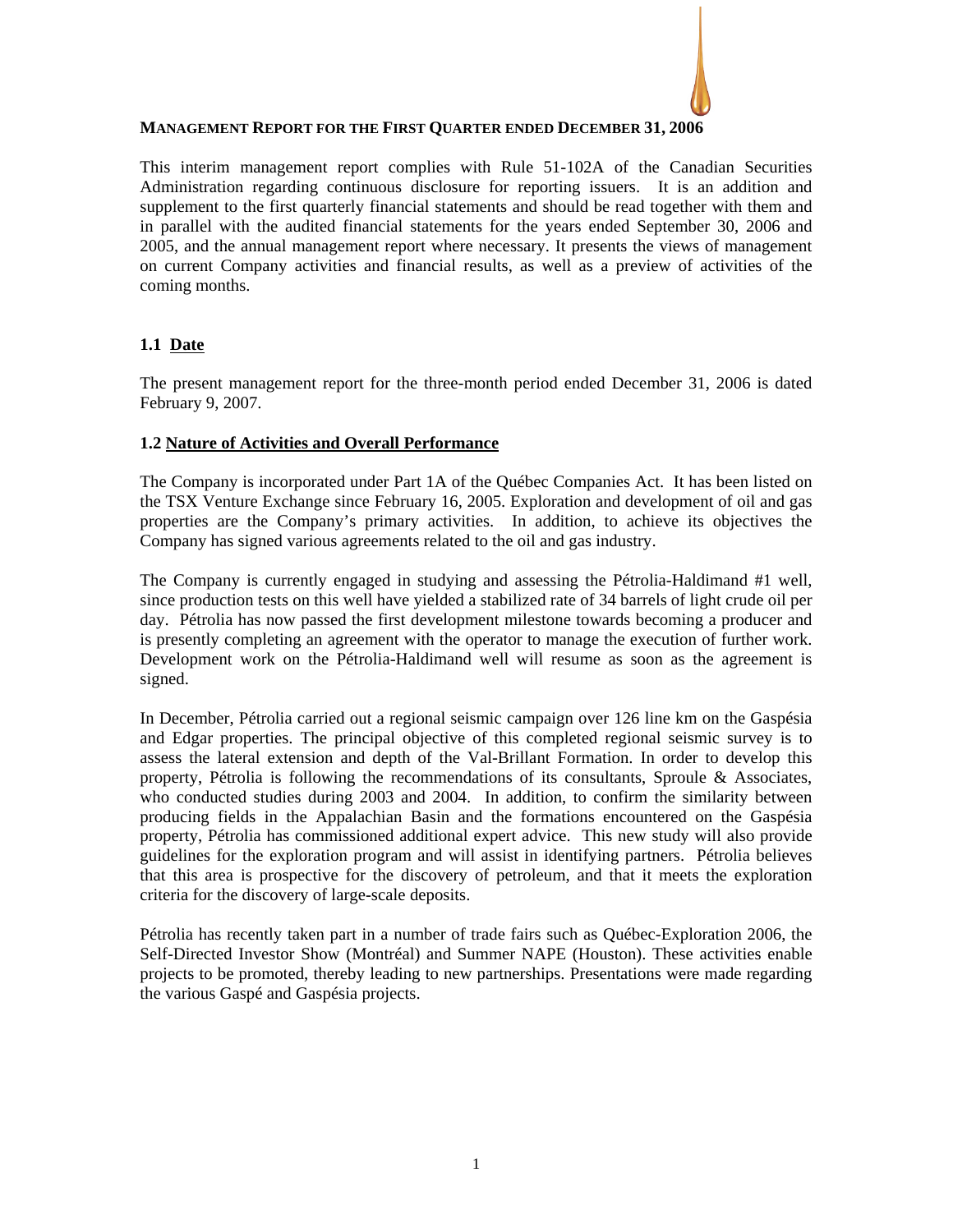

Meanwhile, in spite of some delays, the Company has continued its efforts concerning the European financing announced in October 2006. As planned, the two groups of investors met in Québec in mid-November to carry out a due-diligence audit of Pétrolia. The investigation was mainly designed to confirm to interested investors that the statements made by the Company's representatives during their previous meetings are correct. This audit addressed the technical, legal, administrative, and financial issues. The Company remains confident of obtaining all the financial resources required to support the development of the Haldimand #1 oilfield, and for the successful completion of its other exploration programs.

The Company's current income consists of interest income, since the Company is still at the exploration and production-testing stage at the Pétrolia-Haldimand #1 well. Its financing is therefore provided by issuing shares in its capital stock.

During the quarter, Pétrolia issued 639,603 shares for a total amount of \$264,419.

During the first quarter, the Company carried out exploration work totalling \$1,099,506. The Company recorded a loss of \$102,649 (\$0.0036 per share) compared to \$53,701 (\$0.0030 per share) for the corresponding quarter of the previous year. General and administrative expenses have risen considerably, owing to the Company's growing activities.

## **1.3 Strategy and Outlook**

In 2007, Pétrolia intends to put the Pétrolia-Haldimand #1 well into production and to continue the development of its oilfield. However, before resuming this work the Company must complete a joint operating agreement (JOA) with the operator. In addition, in order to fully assess the potential of the geological structure encountered in this borehole, Pétrolia plans to conduct a 3-D seismic survey campaign and to re-enter the Pétrolia-Haldimand well. The Company then plans to drill a second borehole (a confirmation well), so as to maximize the discovery's production capacity.

Last April, Pétrolia consolidated its position on the Gaspé Peninsula by acquiring three exploration permits. This block of permits,  $500 \text{ km}^2$  in area, is known as the Edgar property. Pressing ahead, in August 2006 the Company also acquired three permits in New Brunswick, known as the Dalhousie property. These acquisitions, held 100% by Pétrolia, affirm the Company's leadership strategy in the field of hydrocarbon exploration and production.

A schedule of all our oil and gas exploration programs is presented on our website, in the Press-Release section.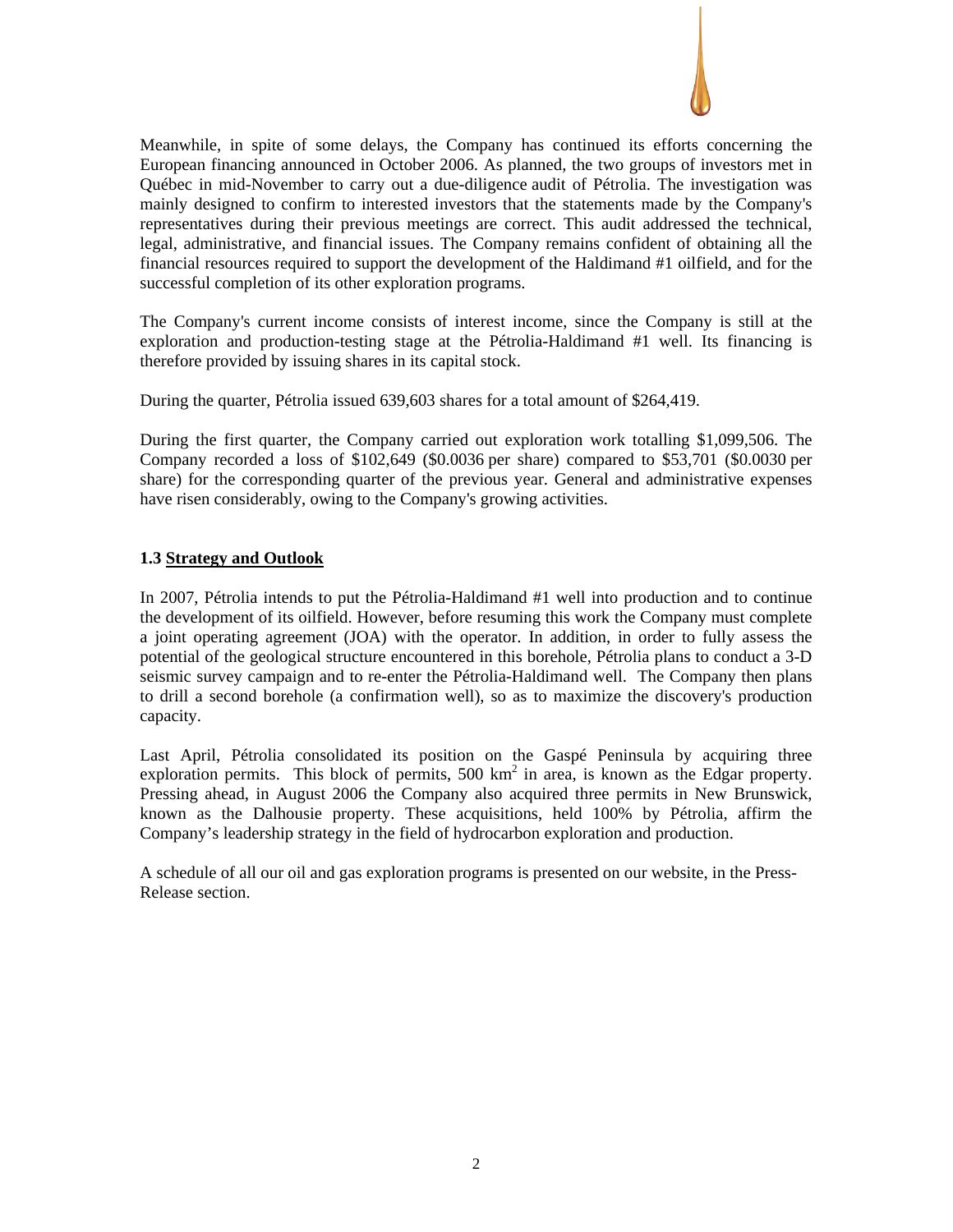## **Gaspé Property**



The Gaspé exploration permit block is located in the northeast part of the Gaspé Peninsula, with a total surface area of 4,186 km<sup>2</sup>. Pétrolia holds a 100% interest. The Gaspé Basin region is where most of the exploration work in the Gaspé has been conducted. The presence of oil seeps in the Devonian sandstones (60 sites) accounts for the attention given to this region by explorers for more than a century. Despite this interest, most of the work before Pétrolia's arrival involved shallow drilling lacking either a geological description or a geophysical log.

## **Description of Drilling**

*Pétrolia-Haldimand #1*  Project partners: Junex (45 %) and Gastem (10 %); Oil and gas shows at various depths; Borehole drilled to 1,436 meters; The well produced a stable 40 barrels equivalent per day (BOE) comprising 34 barrels of light crude oil and 6 barrels of gas.

*Le Ber*  Borehole completed at 830 meters; Oil shows in drilling muds and rock samples; Geophysical log completed; Evaluation in progress; Pétrolia will follow its consultant's recommendations.

*Wakeham*  Borehole completed at 702 meters (December 2005); Geophysical log completed; Evaluation in progress; Pétrolia will follow its consultant's recommendations.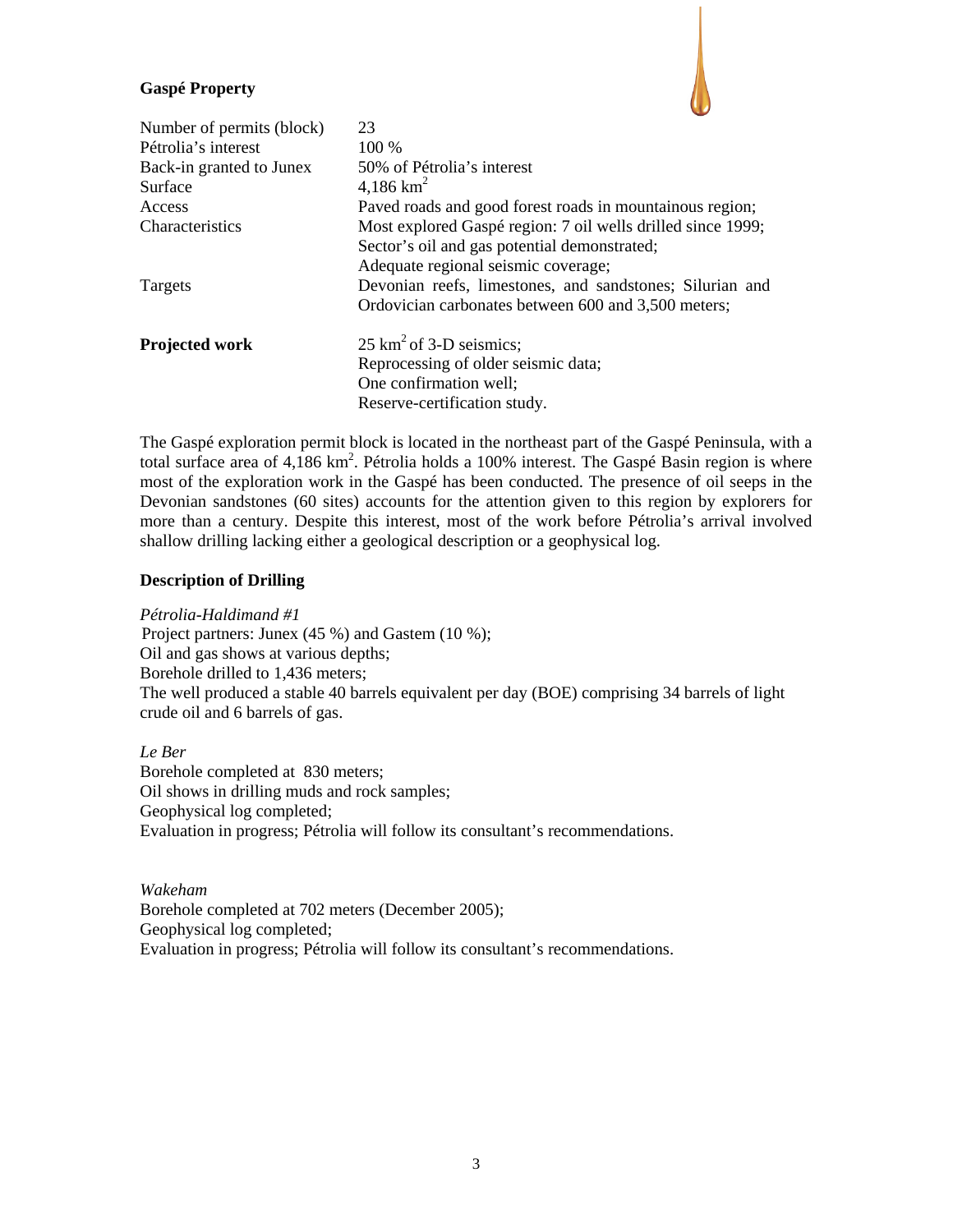# **Gaspésia Property**



| Number of permits 12<br>(block) |                                                                                                                                                                                                                                                                               |  |  |  |  |  |
|---------------------------------|-------------------------------------------------------------------------------------------------------------------------------------------------------------------------------------------------------------------------------------------------------------------------------|--|--|--|--|--|
| Pétrolia's interest             | 100 %                                                                                                                                                                                                                                                                         |  |  |  |  |  |
| Surface                         | 2,390 $km^2$                                                                                                                                                                                                                                                                  |  |  |  |  |  |
| Access                          | Forest roads in mountainous region;                                                                                                                                                                                                                                           |  |  |  |  |  |
| Characteristics                 | Low level of regional exploration: first work in 2002;                                                                                                                                                                                                                        |  |  |  |  |  |
|                                 | Poor regional seismic coverage, but calibrated by a borehole;                                                                                                                                                                                                                 |  |  |  |  |  |
|                                 | A few holes drilled in the sector, including one near the western                                                                                                                                                                                                             |  |  |  |  |  |
|                                 | edge of the Pétrolia permit;                                                                                                                                                                                                                                                  |  |  |  |  |  |
|                                 | Sector has oil and gas potential;                                                                                                                                                                                                                                             |  |  |  |  |  |
| Targets                         | Devonian and Silurian reservoirs to a depth of 3,500 meters;                                                                                                                                                                                                                  |  |  |  |  |  |
| Work carried out                | Seismic interpretation and planning for a regional seismic<br>survey;                                                                                                                                                                                                         |  |  |  |  |  |
|                                 | Regional seismic survey of 126 line km in December 2006.                                                                                                                                                                                                                      |  |  |  |  |  |
| Projected work                  | Reprocessing of all the seismic lines in the sector and full<br>interpretation, incorporating geological, geophysical and<br>petrophysical data. An inversion of the potential-field data and<br>a GOCAD 3-D model incorporating all available data will also<br>be produced. |  |  |  |  |  |

In 2001, the Ministry of Natural Resources carried out a seismic survey that crossed the entire property and Pétrolia contracted a regional thermal-maturation study of the rocks. Consulting firm, Sproule & Associates, then conducted a study incorporating all the available seismic and geological data. This study provided Pétrolia with clear recommendations for the development of the Gaspésia property. The first stage defined by Sproule for the evaluation of the oil and gas potential of the area is the execution of a regional seismic survey. Moreover, many American companies visited Pétrolia's stand during the "Summer NAPE" trade show held in Houston last August: some of these companies noted the similarity between the reservoirs identified on the Gaspésia property and the hydrocarbon-producing fields of the Appalachian Basin, particularly in the Clinton, Medina, and Tuscarora Formations. The interest displayed by these U.S. companies has encouraged the Company to pursue its exploration programs in this region.

## **1.4 Effectiveness of Information Disclosure Procedures and Controls**

The President and Chief Executive Officer and the Vice President of Finance have designed or supervised the design of disclosure controls and procedures in order to provide reasonable assurance that material information relating to the Company is made known to them, particularly during the period when the interim filings are being prepared. They have also designed or supervised the design of internal controls over financial reporting in order to provide reasonable assurance regarding the reliability of financial reporting and the preparation of financial statements for publication, in accordance with generally-accepted Canadian accounting principles.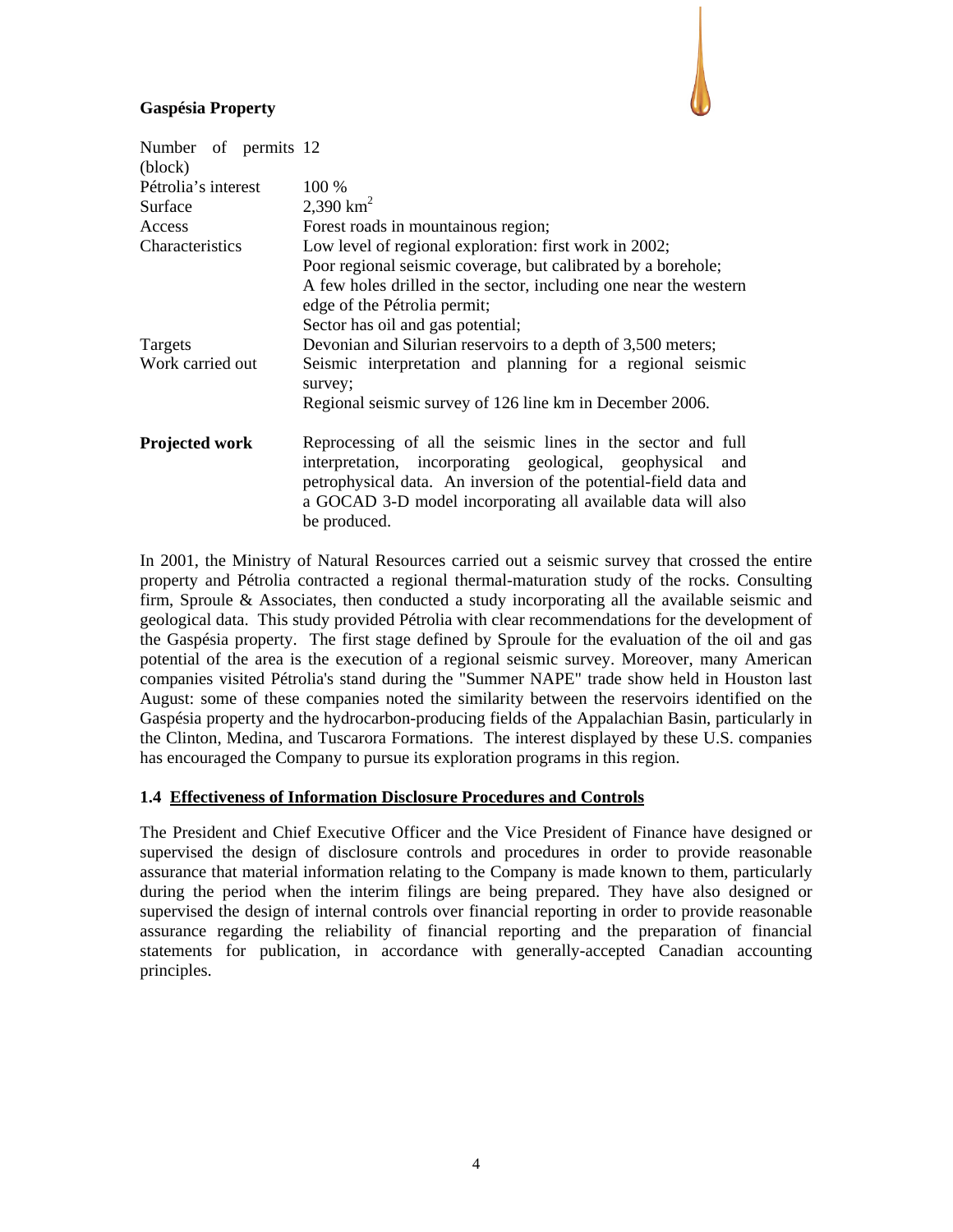

An assessment of the effectiveness of information disclosure procedures and controls was conducted on September 30, 2006 by the Company's officers, specifically the President and Chief Executive Officer and the Vice President of Finance, and under their supervision. Based on this assessment, these officers concluded that the design and implementation of these information disclosure controls and procedures were effective, and provided reasonable assurance that material information regarding the Company would be made known to them by other members of the Company's staff on a timely basis.

### **1.5 Operating Results and Cash Position**

During the first quarter, the Company's income was confined to income from interest on shortterm investments of \$22,338, compared to \$9,929 for the same period in 2005.

As at December 31, 2006, the Company had cash and cash equivalents of \$1,706,265, *i.e.* a decrease of \$177,139 for the quarter. Disbursements for deferred exploration expenses of \$405,494 and receipts of \$264,419 from share issuances explain the variation in cash and cash equivalents.

As of December 31, 2006, working capital was \$815,027. Also, as of this date the Company had fulfilled its obligations to holders of its flow-through shares, by carrying out all the exploration work that it had relinquished.

Under the exploration permits granted by the Ministry of Natural Resources and Fauna, the Company has committed to pay fees in the amount of \$210,020 by 2010. Minimum payments for the year 2007 will be \$5,001, and \$68,340 for the three following years. In addition, the Company must annually carry out exploration work on its properties whose minimum costs vary according to the age of the permits; thus they amount to \$0.50 per hectare for the first year of the permit, increasing annually by \$0.50 to reach \$2.50 per hectare from the fifth year onwards.

The minimum amounts payable are \$60,000 for the current year, \$150,000 in 2008, \$790,000 in 2009, \$880,545 in 2010, and \$125,025 in 2011.

#### **1.6 Analysis of General and Administrative Expenses**

General and administrative expenses amount to a total of \$124,987. Salaries amounting to \$66,837 represent the principal expense during the quarter.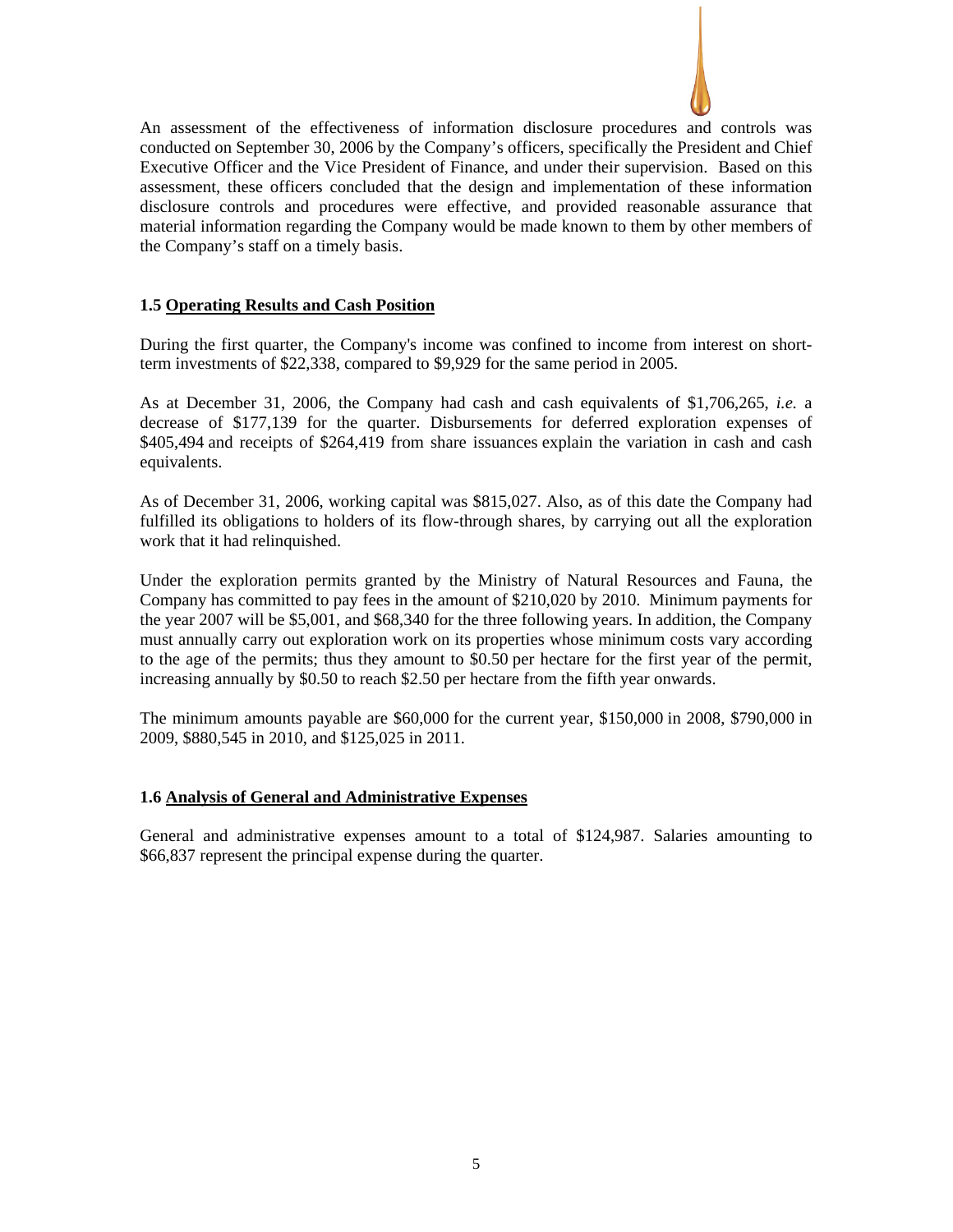

# **1.7 Summary of Quarterly Results**

|                                                              | 2006      |            |          |                         | 2005     |           |            |             |
|--------------------------------------------------------------|-----------|------------|----------|-------------------------|----------|-----------|------------|-------------|
|                                                              | December  | September  | June     | March<br>\$             | December | September | June<br>\$ | March<br>\$ |
| Revenue                                                      | 22,338    | 12,233     | 11,596   | 22,595                  | 9,929    | 103,687   | 20,519     | 12,280      |
| Net earnings<br>(Net loss)<br>Net earnings<br>(Net loss) per | (102.649) | (122, 458) |          | $(105,935)$ $(195,831)$ | (53,701) | 56,319    | (64, 534)  | (107, 207)  |
| share and<br>diluted per<br>share                            | (0.0036)  | (0.0049)   | (0.0047) | (0.0098)                | (0.0030) | 0.0049    | (0.0074)   | (0.0124)    |

Revenues consist of subsidies and interest earned for each of the quarters, except for September 2005 which also includes a profit on the disposal of a right. General and Administrative expenses were relatively stable from one quarter to the next in 2006. The variations in quarterly earnings or losses are explained as follows:

- 2005 September: Recorded \$99,905 from disposal of well rights and \$28,651 for future income taxes;
- 2006 March: Recorded stock-based compensation in the amount of \$130,065.

# **1.8 Related-Party Transactions**

During the quarter, a company in which one of Pétrolia's directors has a minority interest billed deferred exploration expenses for a total amount of \$110,759 (2005 – \$0) and a rent of \$600. An amount of \$ 53,571 is due on December 31, 2006 (2005 – \$0).

In addition, the Company shares its administration expenses with Ressources Appalaches, a company having the same chief executive officer.

|                                     | 2006   | 2005<br>S |
|-------------------------------------|--------|-----------|
| General and administrative expenses |        |           |
| Salaries and fringe benefits        | 53,051 | 32,872    |
| Office supplies                     | 1,980  | 1,500     |
| Telecommunications                  | 1,195  | 304       |

The sum of \$22,179 is due to this company on December 31, 2006 (2005 – \$40,251).

The Company rented premises from one of its directors for an amount of  $$4,350$  (2005 – \$0). No balance is due on December 31, 2006 (2005 – \$0).

These operations occurred in the normal course of business and were transacted in a manner and in amounts that are fair and consistent with standard industry practices between arm's-length parties.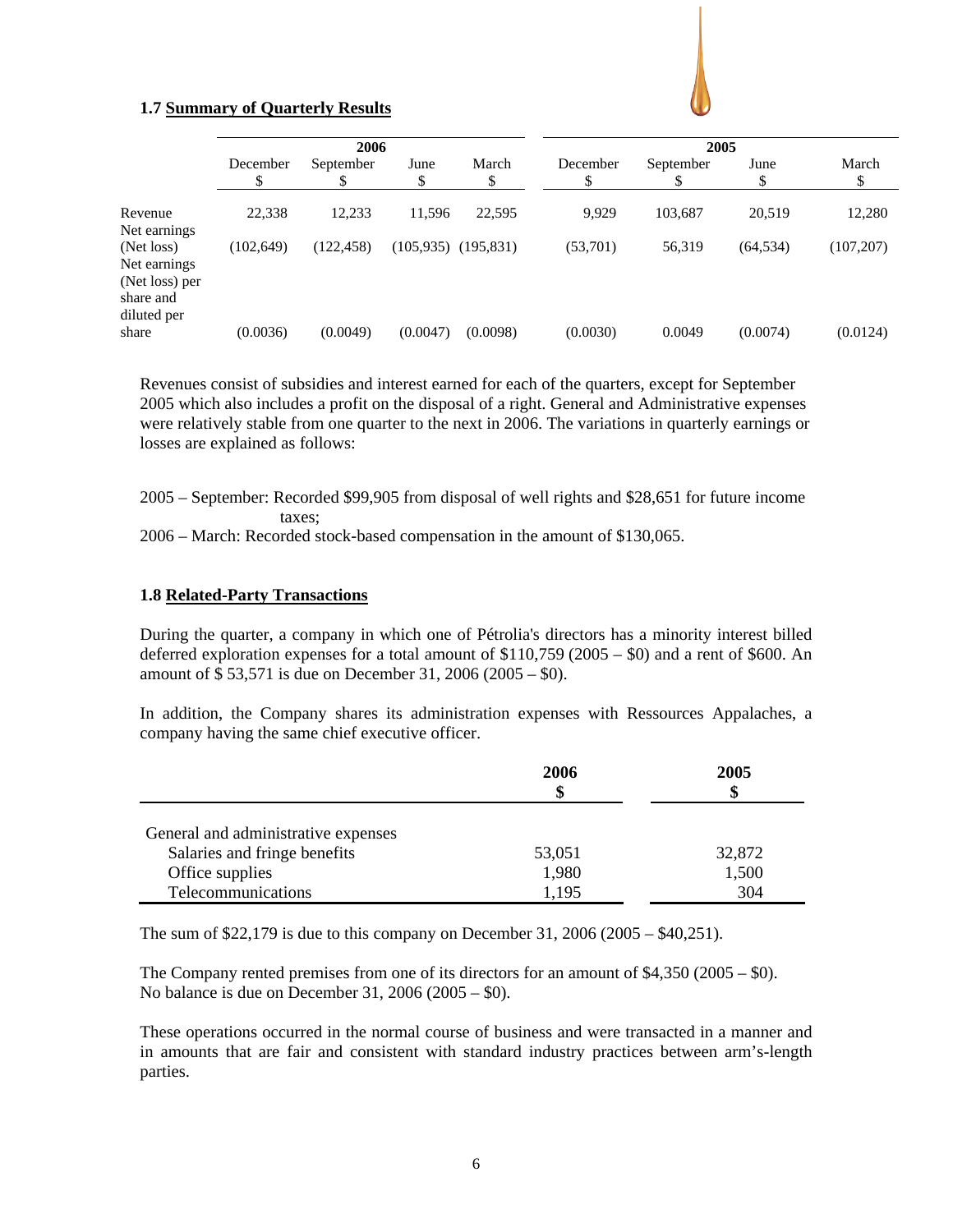

# **1.9 Risks and Uncertainty**

The risks related to the Company's activities are the same as those disclosed in the annual management report. The economic and sector factors remain essentially unchanged. There has been no significant change during the Company's first quarter.

# **1.10 Additional Information**

## a) Supplemental information

Certain supplemental information, including prior management reports and press releases are available online at **www.sedar.com** in the documents section, or on Pétrolia's website at **www.petroliagaz.com**.

## b) Rule 51-102A - Section 5.3

Details of deferred exploration expenses for the three-month period ended December 31, 2006 are presented in the statement of deferred exploration expenses in the Company's interim financial statements of the same date.

## c) Rule 51-102A - Section 5.4

## *Information on shares issued, warrants, and stock options as at February 9, 2007:*

Common shares**:** 29,188,252 common shares were issued; of this number, 2,821,028 shares have been escrowed, thereby leaving 26,367,224 shares outstanding.

Warrants: 3,563,869 warrants can be exercised as follows:

- 937,500 shares at a price of \$0.50 per share until March 13, 2007;
- 1,615,370 shares at a price of \$0.55 per share until September 30, 2007;
- 1,010,999 shares at a price of \$0.75 per share until November 30, 2007.

Broker warrants: 306,103 broker warrants can be exercised as follows:

- 87,500 shares at a price of \$0.40 per share until March 13, 2007;
- 218,603 shares at a price of \$0.38 per share until December 30, 2007.

Stock options: the stock options granted to its directors, members of senior management, employees, and service providers are as follows:

- 270,000 options exercisable at a price of \$0.40 per share until March 15, 2010;
- 1,100,000 options exercisable at a price of \$0.40 per share until February 3, 2011;
- 150,000 stock options exercisable at a price of \$0.58 per share until May 10, 2011.